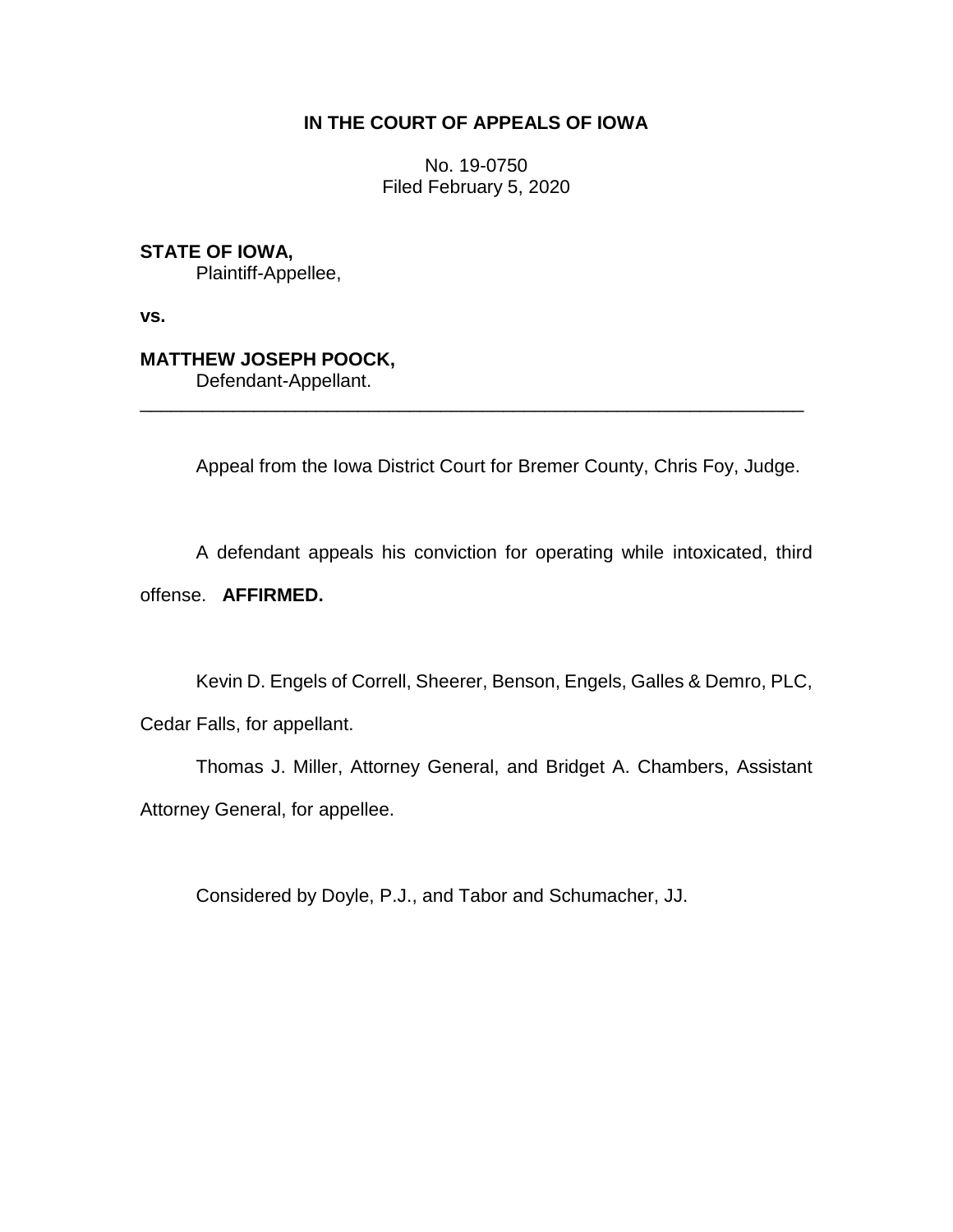## **TABOR, Judge.**

 $\overline{a}$ 

Matthew Poock appeals his conviction for operating while intoxicated, third offense. He challenges the district court's denial of his motion to suppress evidence obtained after he was stopped by a police officer. Because the record shows the officer had reasonable suspicion to seize Poock to investigate a citizen's report of erratic driving, we affirm.

## **I. Facts and Prior Proceedings**

On a May evening in 2018, Bremer County dispatch received a 911 call from Michela Siems-Dighton, an employee of the Cedar Falls school district. She was playing on her recreational softball team at the Waverly ballfields when she witnessed two men in a nearby car blasting music and "making idiots of themselves." They drove a white Chevrolet Traverse with personalized Hawkeye license plates. She watched them drive by from the west, stop, and park near the diamond. The two men left the car doors open and were "hooting and hollering" while they went into a building with restrooms.<sup>1</sup> They returned to the Traverse and "sped away," kicking up gravel on the drive. When they reached the paved road, she heard their engine revving and their tires squealing. Siems-Dighton watched the Traverse "swerving" back and forth across the road until it was out of sight.

She then heard "a crash and a horn blaring, like laying on the horn." She called 911 after two people who saw the crash told her the Traverse had hit "what they thought was a tree." The occupants left the car and looked like they planned

<sup>&</sup>lt;sup>1</sup> Siems-Dighton also testified she saw beer cans in the men's hands when they came out of the restrooms but she admitted she could not tell for sure what kind of beverages they held.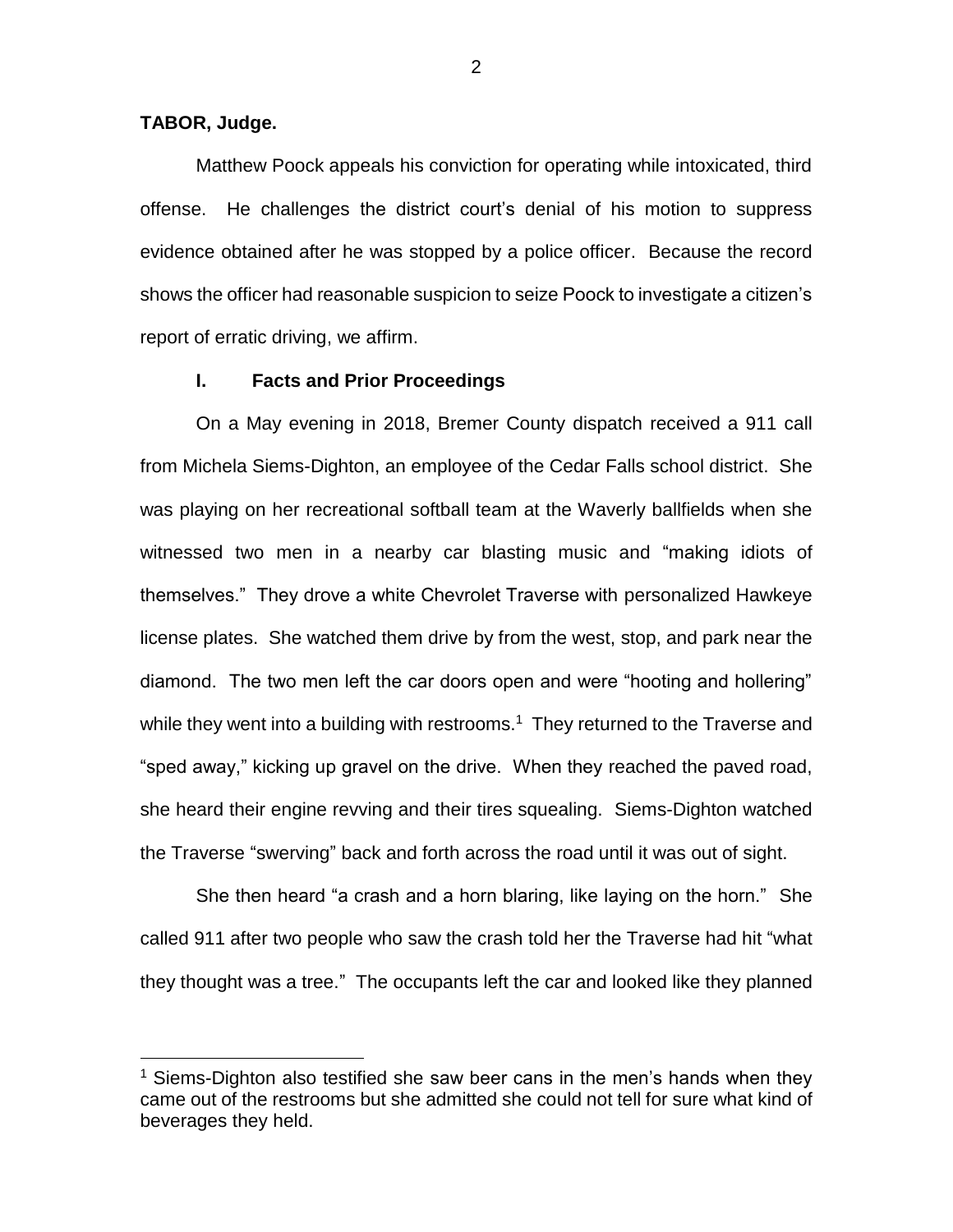to run away but instead returned to the car and took off down an alley on the north side of the adjacent swimming pool.

After dispatch called Siems-Dighton back for more information, she described the car's occupants as two white men in their late twenties or thirties wearing golfing attire—one dressed in a white polo shirt and black hat and the other with a blue polo shirt and nice pants or shorts. They both wore golf shoes. So she guessed they had come from a nearby golf course. Siems-Dighton said she thought the plate number started with the letter "I." Siems-Dighton estimated the Traverse drove away about five minutes before the call to dispatch ended.

Waverly police officer Holly Jacobsen responded to the call, estimating seven to ten minutes elapsed from the time the Traverse left the ballfields until she saw a vehicle matching the caller's description. The officer was turning onto the Bremer Bridge, about four blocks from the law center, when she spotted a white Chevy Traverse with Hawkeye plates. But the license plate number did not start with an "I". The officer "made a U-turn to get behind the vehicle and look closer." As she followed the vehicle, she saw two white men inside, one wearing a white shirt and one wearing a blue shirt. She did not notice any visible damage to the vehicle. Not long after the officer started following it, the Traverse pulled into the parking lot near State Bank and the Wooden Foot, a local bar. She continued past the entrance but then made a U-turn back to the lot.

By the time the officer entered the lot, the Traverse had parked and the occupants were walking toward the bar. Officer Jacobsen did not turn on her flashing lights or siren. As she pulled in, she "waved to the male in the white shirt" and said either "hold up" or "hang on"—she couldn't remember which phrase.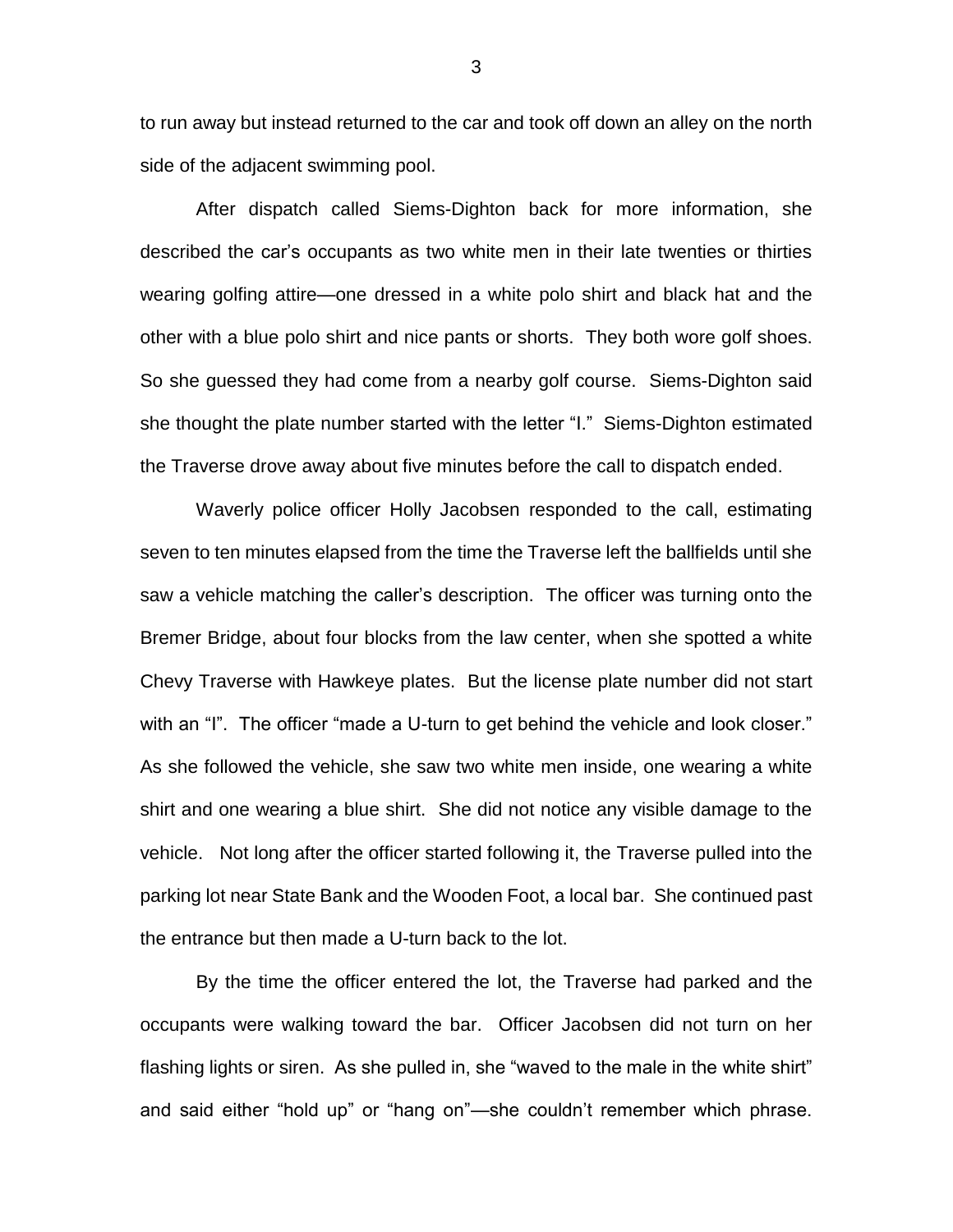Then, as she exited her patrol car, the man in the white shirt—later identified as Poock—said, "How are you doing?" By the time the officer called to him, Poock was about three parking spots away from the Traverse and headed toward the bar but returned and met her "in the middle." The officer asked "Hey, are you the white Chevy—are you the white Traverse?" <sup>2</sup> He responded, "Yes," and Jacobsen said, "Can I talk to you for a second?" She asked where he had come from; he said he had just picked up "Spencer," pointing to his companion in the blue shirt.

According to the minutes of evidence, the officer asked Poock for his identification. He then told her they were heading to "the Foot for nachos after golfing." The officer recalled smelling "a strong odor of alcohol coming from him." When he removed his sunglasses, the officer saw his eyes were "very glassy, red and bloodshot." After conducting field sobriety tests, the officer arrested Poock.

The State charged Poock with operating while intoxicated as a third offense. *See* Iowa Code § 321J.2(2)(c) (2018). Poock moved to suppress evidence gathered during his exchange with the officer, alleging he was unlawfully seized. The district court denied the motion, holding "the initial interaction between Officer Jacobsen and Defendant did not amount to a seizure for Fourth Amendment purposes." Following a trial on the minutes, the court found Poock guilty as charged. Poock appeals, challenging the suppression decision.

## **II. Scope and Standard of Review**

 $\overline{a}$ 

We review the suppression record and ruling de novo. *State v. White*, 887 N.W.2d 172, 176 (Iowa 2016). The Fourth Amendment to the United States

<sup>&</sup>lt;sup>2</sup> During her investigation, the officer noticed minor damage on Traverse.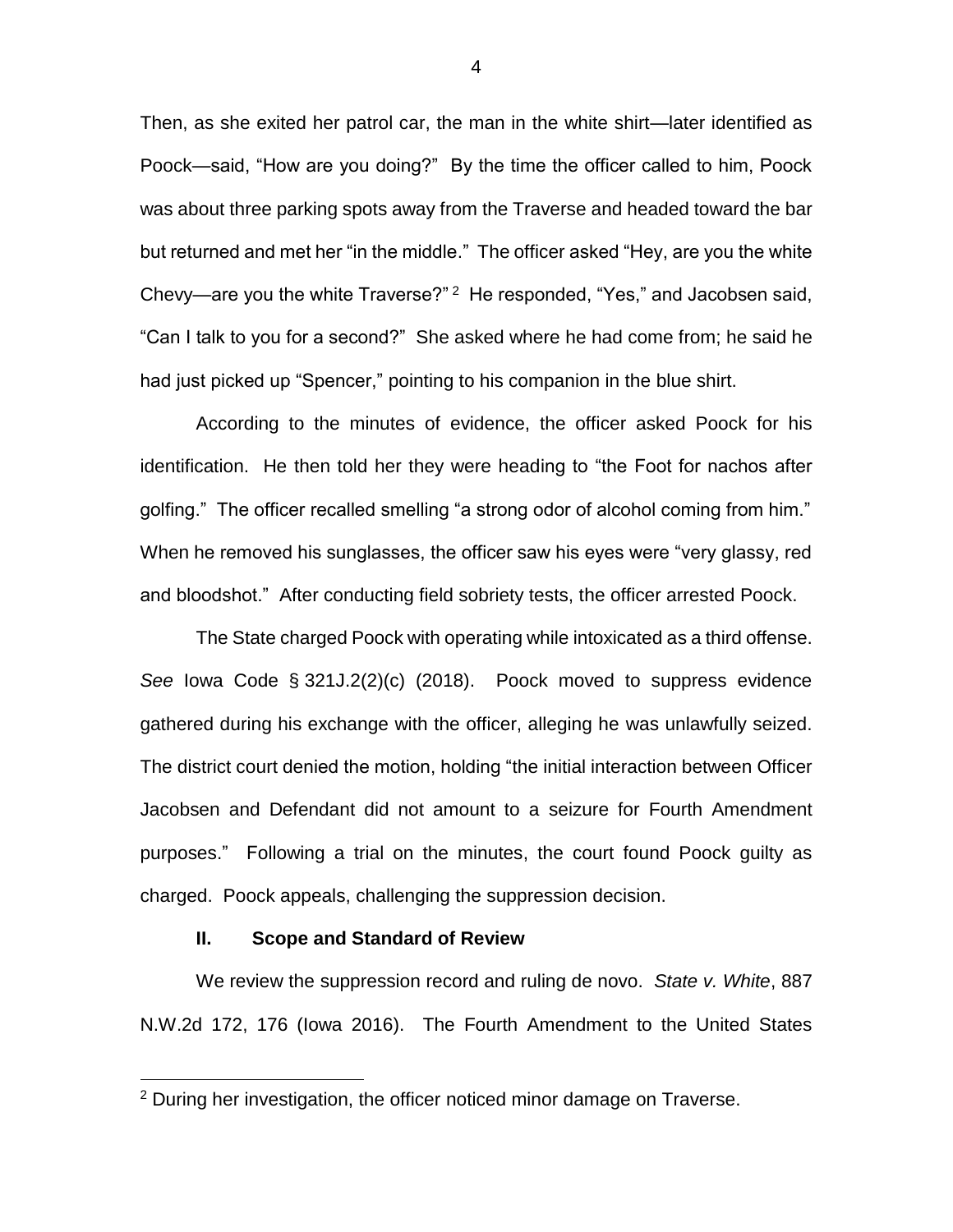Constitution and article 1, section 8 of the Iowa Constitution protect a person against unreasonable searches and seizures. U.S. Const. amend. IV; Iowa Const. art. I, § 8; *State v. Brown*, 930 N.W.2d 840, 845, 846 (Iowa 2019). Poock does not argue for a reading of the Iowa Constitution divergent from interpretations of the United States Constitution. So we will use the same analysis for both. *See State v. Wilkes*, 756 N.W.2d 838, 842 n.1 (Iowa 2008).

## **III. Analysis**

Poock contests the district court's finding that his encounter with Officer Jacobsen was not a seizure under the Fourth Amendment. He also argues the officer lacked reasonable suspicion or probable cause to stop him.

An officer "seizes" a person when the officer, "by means of physical force or show of authority, has in some way restrained the liberty of a citizen." *State v. Harlan*, 301 N.W.2d 717, 719 (Iowa 1981) (quoting *Terry v. Ohio*, 392 U.S. 1, 19 n.16 (1968)). We assess whether a seizure occurred by examining the totality of the circumstances. *Wilkes*, 756 N.W.2d at 842. Relevant factors may include "the threatening presence of several officers, the display of a weapon by an officer, some physical touching of the person of the citizen, or the use of language or tone of voice indicating that compliance with the officer's request might be compelled." *Id.* at 842–43 (quoting *United States v. Mendenhall*, 446 U.S. 544, 554 (1980)). Police officers do not commit unreasonable seizures "merely by approaching individuals on the street or in other public places and putting questions to them if they are willing to listen." *State v. Reinders*, 690 N.W.2d 78, 82 (Iowa 2004) (quoting *United States v. Drayton*, 536 U.S. 194, 200–01 (2002)). "Even when law enforcement officers have no basis for suspecting a particular individual, they may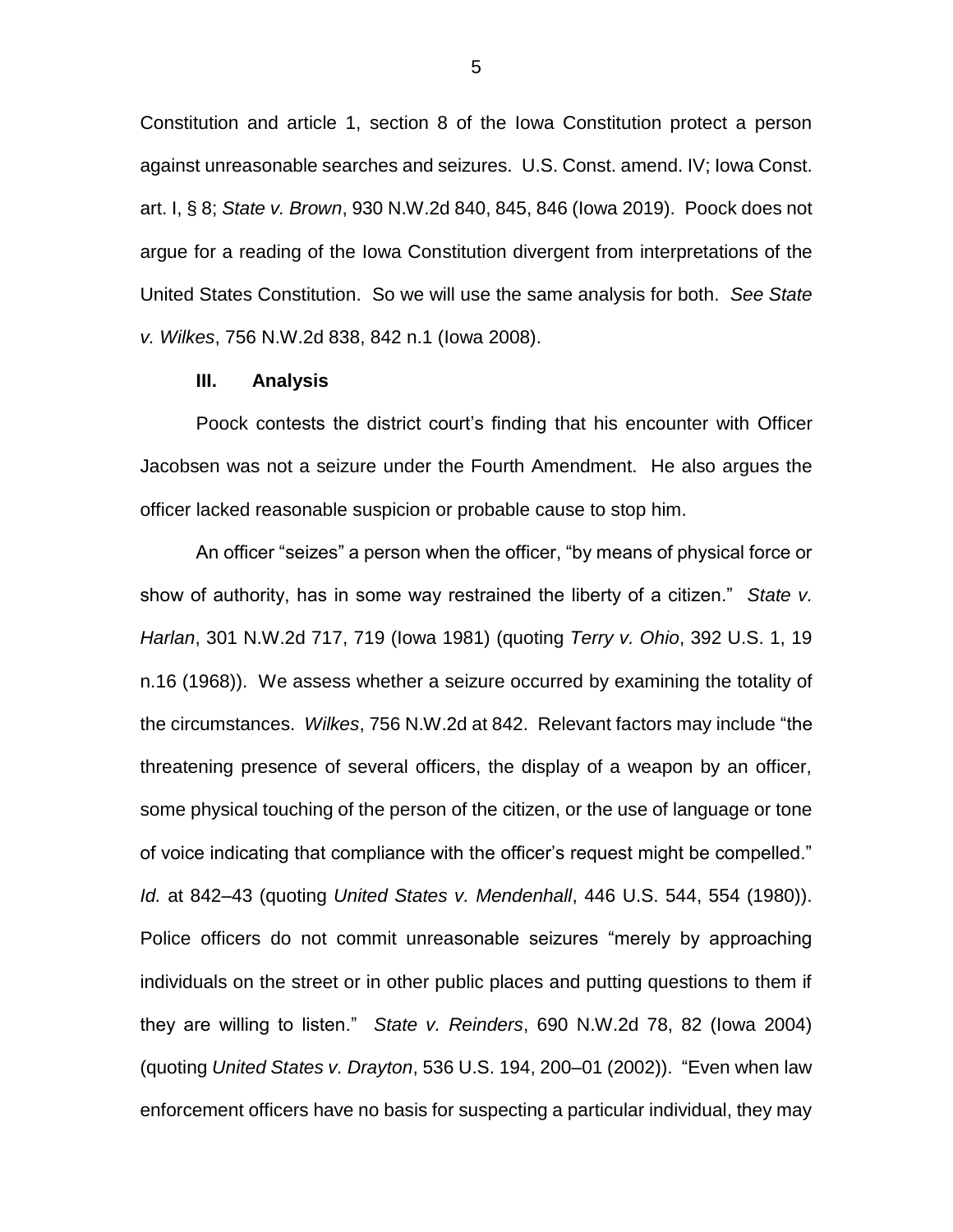pose questions, ask for identification, and request consent to search luggage provided they do not induce cooperation by coercive means." *Id.*

The district court found Officer Jacobsen's initial encounter with Poock was voluntary because Poock had parked his car and Jacobsen did not execute a traffic stop. Rather, according to the suppression ruling, Poock "initiated a conversation with her" and admitted he was the owner of the Traverse before she asked him to "hold up."

In our de novo review, we read the suppression transcript differently. Officer Jacobsen testified that as she pulled into the parking lot she waved to the man in the white shirt and asked him to "hold up" or "hang on." It was not until after that command that the man, later identified as Poock, engaged her in conversation. At the suppression hearing, Officer Jacobsen agreed the "clear import" of her directive was for Poock to stop so she could talk to him. She acknowledged if Poock had kept walking rather than respond, she would have pursued him.

Seizure is a close one here. On the one hand, Jacobsen had been following Poock in a marked patrol vehicle and was wearing her uniform during their encounter. On the other hand, she was alone and did not activate her lights or siren. *See generally White*, 887 N.W.2d at 177 (finding officer's directive to suspect to step off his porch onto the driveway was "mandatory" especially "in conjunction with the flashing emergency lights and nearby patrol car").

Also in the balance, Officer Jacobsen did not make physical contact with Poock, but she did use language that a reasonable person in his position would have believed compelled compliance. *See Brendlin v. California*, 551 U.S. 249, 255 (2007) (measuring "coercive effect of the encounter" by asking whether "a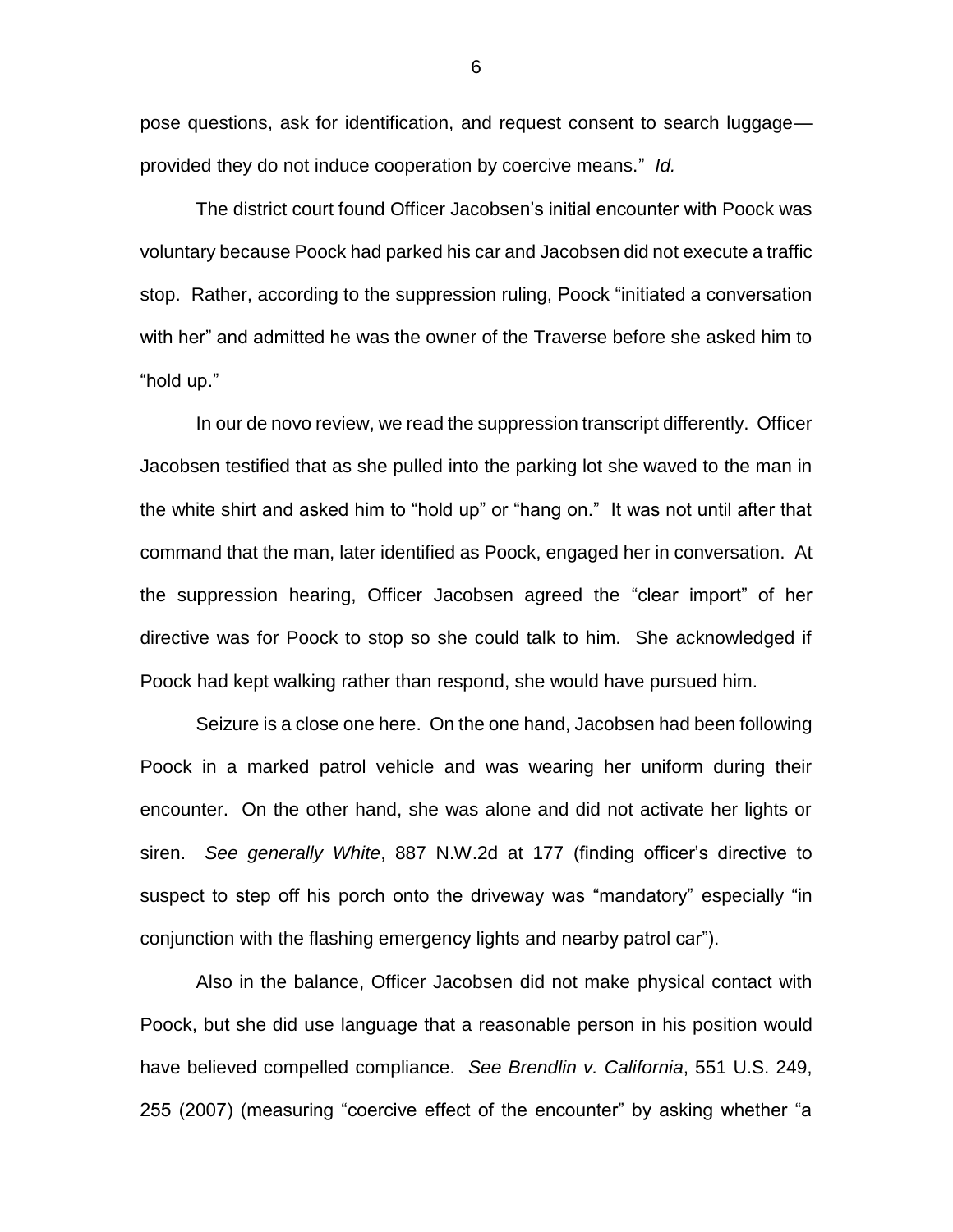reasonable person would feel free to decline the officers' requests or otherwise terminate the encounter" (citation omitted)). A uniformed officer's command that someone walking away "hold up" or "hang on" would likely constrain a reasonable person to stop. Other courts have reached that conclusion. *See, e.g.*, *United States v. Hood*, No. 19-cr-315, 2020 WL 353859, at \*4 (D.D.C. Jan. 21, 2020) (finding "little discernable difference between the phrase 'hold on a sec' and 'stop'—both command that the target stop moving"); *State v. Bravo-Zamora*, No. 109,998, 2015 WL 249838, at \*8 (Kan. App. Jan. 9, 2015) (finding reasonable person would not feel free to terminate encounter with officer by ignoring command to "[h]ang on one second."); *People v. Verin*, 269 Cal. Rptr. 573, 576 (Cal. App. 1st Dist. 1990) (finding seizure when officer demanded, "Hold on, Police"); *Jones v. State*, 572 A.2d 169, 172 (Md. 1990) (holding street encounter was nonconsensual when single officer pulled up in marked car and called to bicyclist "[h]old on a minute" or "[h]ey, wait a minute"). But we need not resolve the seizure question. We may affirm on an alternative ground advanced by the State. *See State v. Dewitt*, 811 N.W.2d 460, 467 (Iowa 2012).

Assuming without deciding Officer Jacobsen seized Poock, we find no illegality because Jacobsen had reasonable suspicion to conduct a *Terry* stop. *See Terry*, 392 U.S. at 21–22. To justify an investigatory stop, the State must prove by a preponderance of the evidence that the stopping officer had "specific and articulable facts, which taken together with rational inferences from those facts, reasonably warrant[ed] that intrusion." *See State v. Baker*, 925 N.W.2d 602, 611 (Iowa 2019) (alternation in original) (quoting *Terry*, 392 U.S. at 21).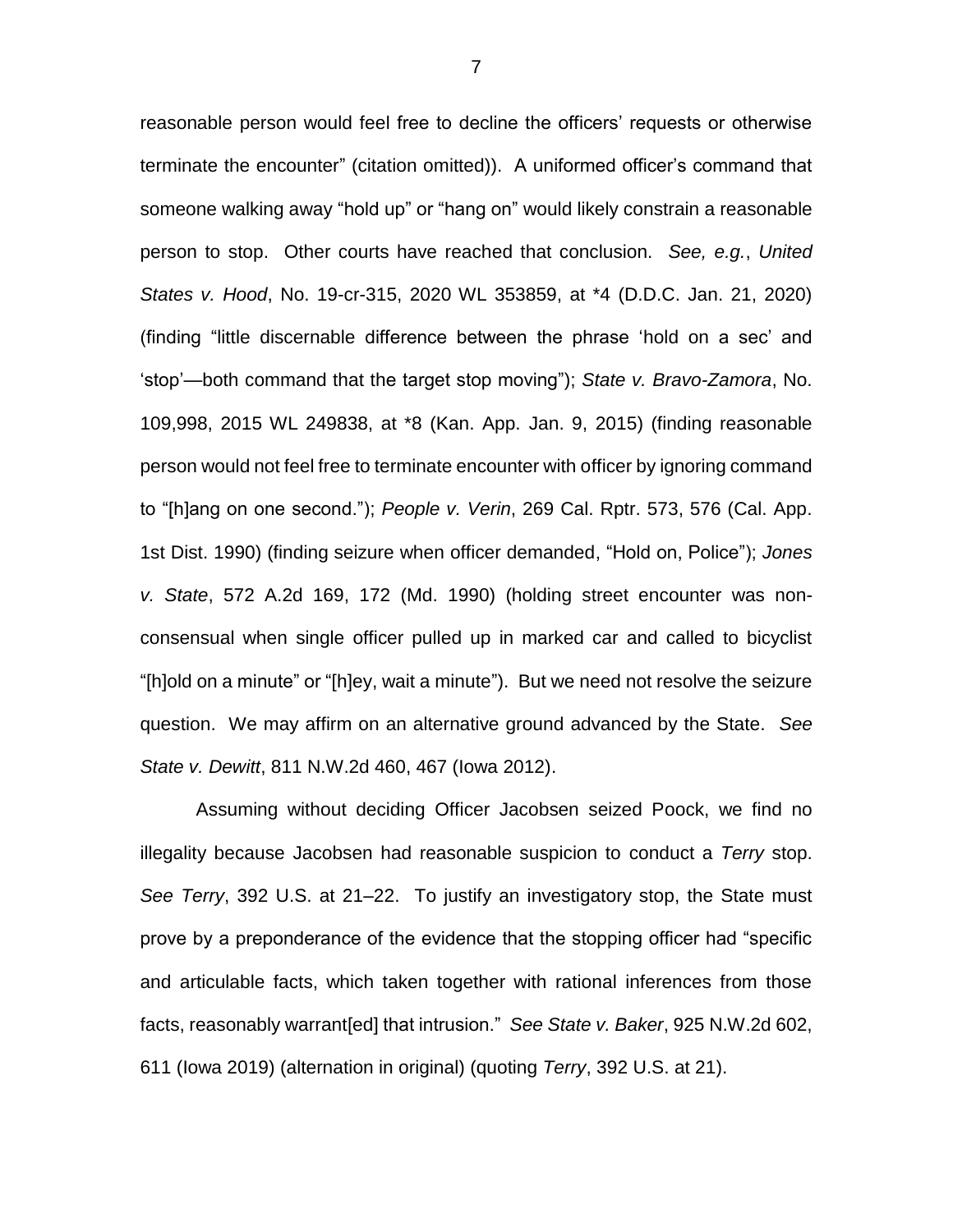Here, police received a citizen's tip that the driver of a white Chevy Traverse with Hawkeye license plates was acting like an "idiot" and driving erratically; the named caller reported that the Traverse hit a tree and its two occupants contemplated running from that crash scene. She expressed concern the pair had been consuming alcohol. The caller gave a detailed description of the two men and what they were wearing. The caller accurately described the vehicle, except for the initial letter of the license plate. The caller also told dispatch the direction of the Traverse's travel.

Acting on that tip, Officer Jacobsen located Poock's white Traverse with Hawkeye plates in less than ten minutes. She followed him briefly but observed no dangerous driving. When he pulled into a parking lot and started walking toward a bar, the officer decided to question Poock about the citizen's report. As the State argues, the officer had reasonable suspicion to do so. *See State v. Kooima*, 833 N.W.2d 202, 206 (Iowa 2013) (explaining reasonable suspicion can arise from information less reliable than required to show probable cause).

Importantly, the stopping officer aimed to investigate information provided by an identified, citizen caller. *Compare State v. Campbell*, No. 13-0558, 2014 WL 1494906, at \*2 (Iowa Ct. App. Apr. 16, 2014) (noting tipster was not anonymous, but known and remained available so she could be held accountable for the information provided), *with Kooima*, 833 N.W.2d at 211 (reversing conviction where anonymous tipster did not relay contemporaneous observation of erratic driving or any facts revealing driver exhibited any signs of intoxication). Courts generally consider information imparted by a citizen informant to be reliable. *See State v. Ruhs*, 885 N.W.2d 822, 827 (Iowa Ct. App. 2016).